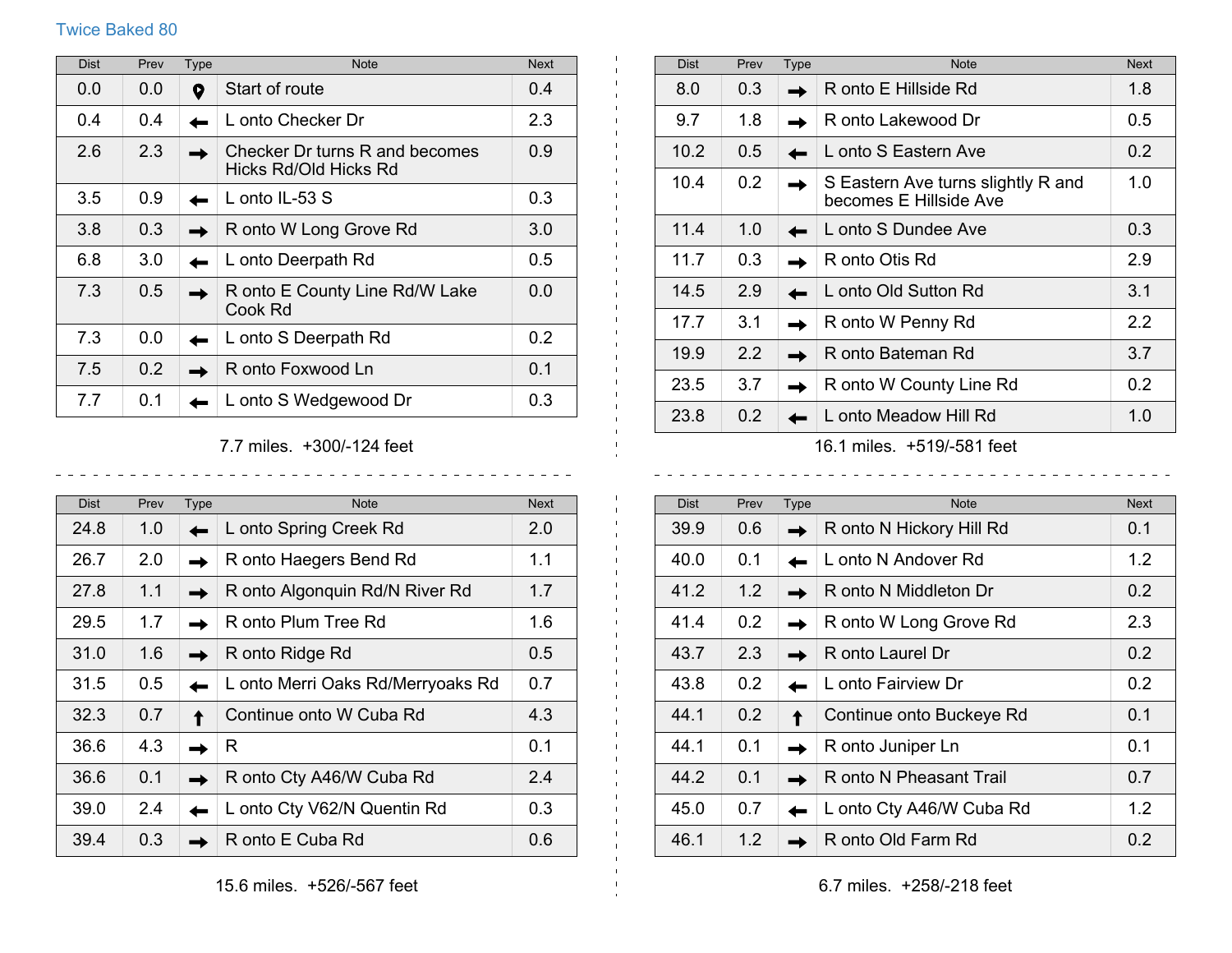| <b>Dist</b> | Prev | Type | <b>Note</b>                                    | <b>Next</b> |
|-------------|------|------|------------------------------------------------|-------------|
| 46.4        | 0.2  |      | L onto Middle Fork Rd                          | 0.1         |
| 46.5        | 0.1  |      | R at the 1st cross street onto N<br>Rainbow Rd | 1.1         |
| 47.5        | 1.1  |      | L onto IL-22 W                                 | 0.1         |
| 47.6        | 0.1  |      | R onto Hewes Dr                                | 0.4         |
| 48.0        | 0.4  |      | L onto Thomas Dr                               | 0.2         |
| 48.2        | 0.2  |      | R onto Carriage Rd                             | 0.2         |
| 48.3        | 0.2  |      | L onto Signal Hill Rd                          | 0.3         |
| 48.6        | 0.3  |      | R onto Biltmore Dr                             | 0.3         |
| 49.0        | 0.3  |      | R onto Beachview Ln                            | 0.3         |
| 49.3        | 0.3  |      | Slight R onto Shady Ln                         | 0.3         |
| 49.6        | 0.3  |      | R onto Eton Dr                                 | 0.3         |
|             |      |      | $2.5 \pm 1.1$                                  |             |

- 11

 $\mathbf{L}$  $\mathbf{H}$  .  $\sim$ 

 $\mathbf{I}$  $\pm$  $\mathbf{L}$  $\mathbf{L}$  $\mathbf{L}$  $\mathbf{L}$  $\mathbf{L}$  $\mathbf{L}$  $\mathbf{L}$ 

 $\mathbf{L}$ 

 $\blacksquare$ 

\_ \_ \_ \_ \_ \_ \_ \_ \_ \_ \_ \_ \_

<u>. . . . . . . . . . . . . . .</u>

3.5 miles. +79/-105 feet

\_ \_ \_ \_ \_ \_ \_ \_ \_ \_ \_ \_ \_ \_ \_ \_ \_

| <b>Dist</b> | Prev | <b>Type</b> | <b>Note</b>                                   | <b>Next</b> |
|-------------|------|-------------|-----------------------------------------------|-------------|
| 55.2        | 0.4  |             | L onto Cty V77/N Old McHenry Rd               | 1.8         |
| 57.0        | 1.8  |             | R to stay on Cty V77/N Old McHenry<br>Rd      | 0.1         |
| 57.1        | 0.1  |             | Continue onto W Milton Rd                     | 1.6         |
| 58.7        | 1.6  |             | L onto N Fairfield Rd                         | 1.1         |
| 59.8        | 1.1  |             | R onto W Ivanhoe Rd                           | 0.1         |
| 59.9        | 0.1  |             | R onto N Fairfield Rd                         | 2.7         |
| 62.6        | 2.7  |             |                                               | 0.1         |
| 62.8        | 0.1  |             | L at the 1st cross street onto N<br>Gilmer Rd | 5.6         |
| 68.3        | 5.6  |             | L onto Indian Creek Rd                        | 2.0         |
| 70.4        | 2.0  |             | R onto N Diamond Lake Rd                      | 1.5         |

| Prev | <b>Type</b> | <b>Note</b>                             | <b>Next</b> |
|------|-------------|-----------------------------------------|-------------|
| 0.3  |             | R onto Kimberly Rd                      | 0.8         |
| 0.8  |             | L onto Signal Hill Rd                   | 0.1         |
| 0.1  |             | Continue onto Honey Lake Rd             | 0.5         |
| 0.5  |             | L onto N Rand Rd                        | 0.4         |
| 0.4  |             | R onto N Old Rand Rd                    | 0.9         |
| 0.9  |             | L onto Parkway Ave                      | 0.3         |
| 0.3  |             | L onto Lions Dr                         | 0.6         |
| 0.6  |             | Continue onto Summit Rd                 | 0.3         |
| 0.3  |             | Continue straight onto Brierwoods<br>Ln | 0.5         |
| 0.5  |             | L onto Bruce Cir                        | 0.6         |
| 0.6  |             | L onto Acorn Dr                         | 0.4         |
|      |             |                                         |             |

5.2 miles. +204/-145 feet

 $\frac{1}{2}$  =  $\frac{1}{2}$  =  $\frac{1}{2}$  =  $\frac{1}{2}$  =  $\frac{1}{2}$  =  $\frac{1}{2}$ 

| <b>Dist</b> | Prev | <b>Type</b> | <b>Note</b>                                   | <b>Next</b> |
|-------------|------|-------------|-----------------------------------------------|-------------|
| 71.8        | 1.5  |             | R onto Gilmer Rd                              | 0.9         |
| 72.8        | 0.9  |             | L onto St John Dr                             | 0.5         |
| 73.3        | 0.5  |             | St John Dr turns R and becomes<br>Lakeview Rd | 0.6         |
| 73.8        | 0.6  |             | L onto Hillcrest Dr                           | 0.2         |
| 74.0        | 0.2  |             | L onto Cty V77/N Old McHenry Rd               | 3.0         |
| 77.0        | 3.0  |             | Continue straight onto Fremont Way            | 0.1         |
| 77.1        | 0.1  |             | L to stay on Fremont Way                      | 0.2         |
| 77.3        | 0.2  |             | L to stay on Fremont Way                      | 0.1         |
| 77.4        | 0.1  |             | R onto N Arlington Heights Rd                 | 0.1         |
| 77.5        | 0.1  |             | L onto Alden Ln                               | 0.1         |
| 77.6        | 0.1  |             | L onto Belmar Ln                              | 0.5         |

7.2 miles. +133/-169 feet